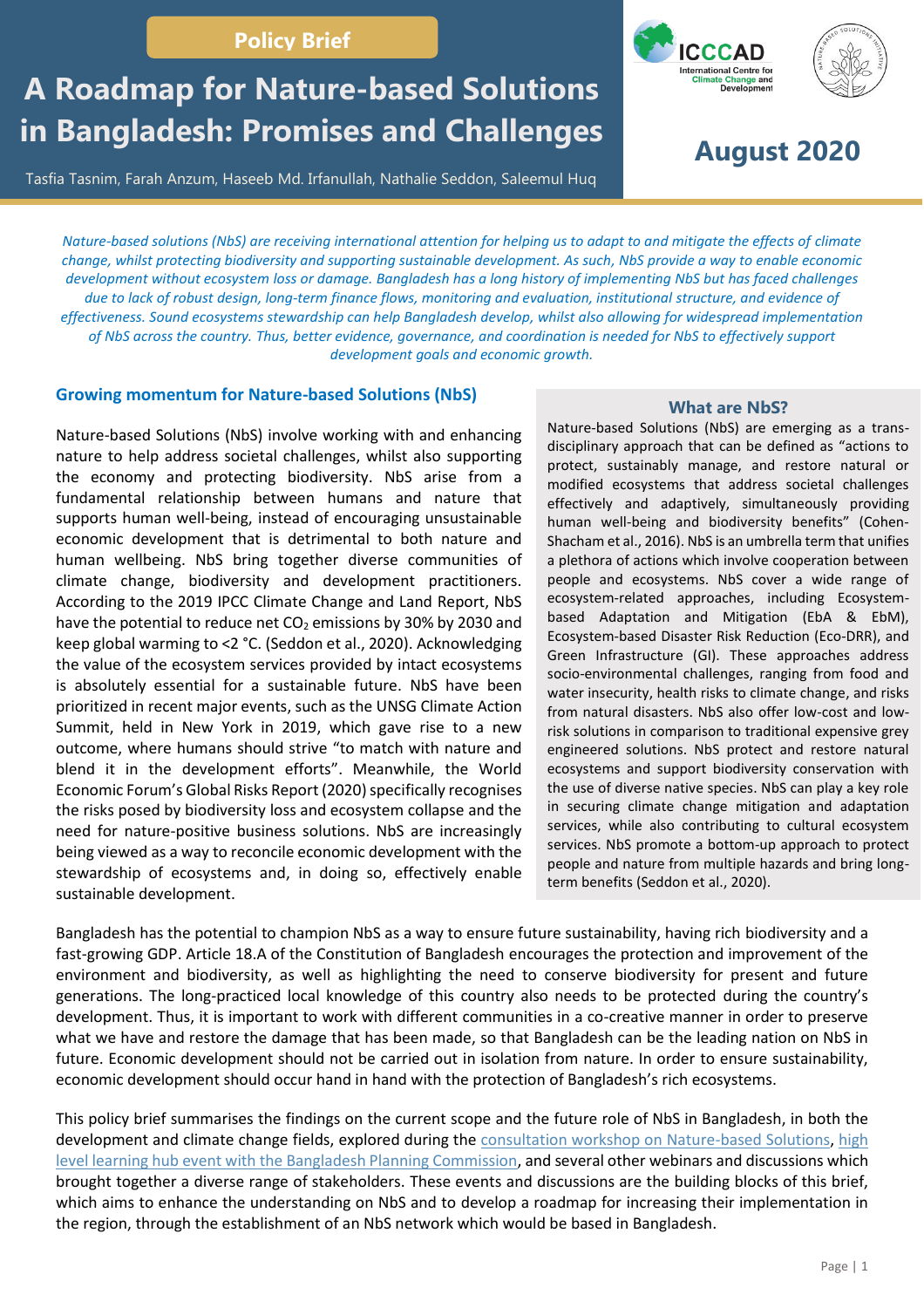## **Context of NbS Practice in Bangladesh**

NbS have been practiced in Bangladesh for many years so are not a new concept. Different projects undertaken by relevant ministries, government departments, INGOs, and NGOs on diverse ecosystems showed varying degrees of success or failure. This section will highlight some of the practical examples of implementing NbS in different sectors.

When we consider forest ecosystems, we can see that **coastal afforestation** activities started in Bangladesh back in 1965. Since then, the Bangladesh Forest Department (BFD) has continued the practice and has established plantations in 209,140 hectares of coastal area. These plantations prevent coastal erosion and trap sediment by slowing down the current, reducing the loss of lives and damage to properties caused by natural disasters. There are still a number of challenges to this project, such as a lack of full community participation, issues relating to the ownership of the forest, poor selection of the correct species for the area and ineffective policy practice. Additionally, it is hard to value coastal ecosystem services, and therefore hard to quantify the benefits provided by NbS.

In wetland ecosystems, NbS is practiced in the north-eastern part of Bangladesh through **wetland habitat restoration** (Haor ecosystems), **reintroduction** of locally rare/lost species and **watershed management**. These solutions help to increase water availability, support food production and fisheries, enhance wetland biodiversity, and provide livelihood opportunities for communities, meaning they have higher incomes. However, there are limited awareness and policies to integrate NbS into wetland management, a lack of multi-agency coordination, and a shortage of funding that is required to build social-ecological resilience.

#### **Importance of the Sundarbans**

Among the unique natural resources of Bangladesh, Sundarbans is the largest area of natural mangrove forest in the world. It is located in the delta of Bay of Bengal, formed by the confluence of the Ganges, Brahmaputra and Meghna rivers. It is also one of the most extensive natural ecosystems in Bangladesh and provides enormous economic and ecological benefits to the country. On the one hand, Sundarbans contributes to climate change mitigation by sequestering more carbon than terrestrial forests, which is why mangroves are described as the "carbon powerhouses" of the planet. On the other hand, the Sundarbans Mangrove Forest provides direct or indirect support to over 3.5 million people with an average annual revenue of US\$ 744,000 (Chand et al., 2012; Uddin et al., 2013). This mangrove forest also serves as a coastal defence mechanism against storm surges (Sakib et al., 2015; Dasgupta et al., 2017), with the latest storm surge being the Super Cyclone Amphan which hit the south-west coast of Bangladesh on 20 May 2020. A recent study by Menendez et al. (2020) on the flood protection benefits of mangroves ranked Bangladesh in the top three countries receiving greatest benefits from mangroves, measured in terms of the number of people protected from coastal flood events by mangroves.

Bangladesh was ranked as the 3<sup>rd</sup> top nation in terms of inland fishery production (The Daily Star, 2018). **NbS in Fisheries** can be introduced in inland freshwater and marine water bodies. Current fisheries management measures are related to spatial and temporal fishing bans, and the introduction of co-management in fisheries. These measures help to improve biodiversity and food security, increase fish production, and enhance livelihood opportunities to the local communities. Despite the benefits of NbS in fisheries, there is no framework for implementing NbS in fisheries in this country and there is a lack of collaboration among stakeholders to encourage the implementation and sustenance of NbS in fisheries.

**People's participation** is vital for NbS as NbS have been shown to be most successful when the local community are involved in the implementation and management of NbS (Irfanullah, 2020a). Bangladesh Forest Department has initiated the **Protected Area Co-management scheme** in terrestrial forests, located in the central, south, north-eastern and south-western parts of the Sundarbans forest. Co-management is structured into three tiers: Village Conservation Forums, Peoples Forum, and Co-Management Committee, as per the Protected Area Management Rules, 2017. NbS in the Sundarbans forest involve the local community in forest protection, which helps to conserve biodiversity, enhance forest coverage, and provide livelihood opportunities. The NbS in the Sundarbans also provide carbon sequestration services, land stabilization, and protect the local settlements from disasters. Beyond the most wellestablished projects in Bangladesh, the policy for implementation of NbS is not well articulated and there is an absence of monitoring systems which are vital for determining the effects of NbS.

NbS do not only acknowledge modern techniques, but also **promote traditional practices** to protect the humanenvironmental relationship. One such example is floating gardening, which is practiced in coastal freshwater, northeastern wetlands, and the northern riverine floodplains of Bangladesh. It is a traditional agricultural practice which uses plant materials to make floating rafts in waterlogged areas, enabling people to raise seedlings and grow vegetables in monsoon months. Farmers start cropping on this extra "piece of land" in monsoon season, as soon as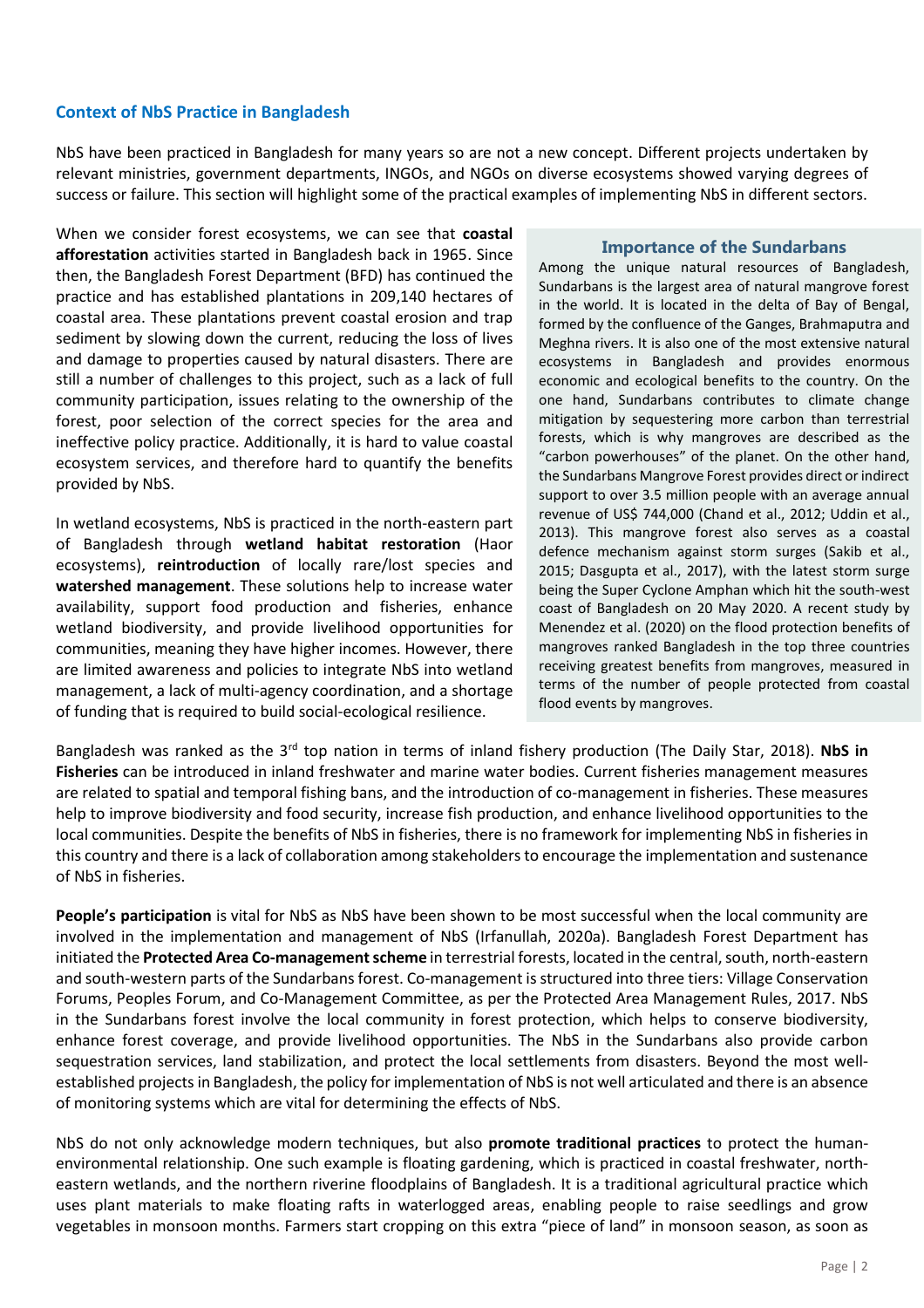floodwater recedes. Floating agriculture has been helping people adapt to disaster riskssince 2000, ensuring livelihood opportunities during the wet months and alleviating poverty. Nonetheless, challenges remain relating to the effectiveness of water hyacinth-based traditional floating agriculture under changing climate and technological innovation is needed to make it more resilient.

# **NbS in Policy and Planning**

Bangladesh has several medium-term and short-term plans along with long-term visions for development planning, addressing climate change, protecting the environment, and conserving biodiversity. This section considers how NbS are addressed in different relevant policies and planning instruments.

**The Bangladesh Delta Plan (BDP) 2100** envisions a long-term, integrated and holistic plan towards environmental sustainability for Bangladesh. The goals of BDP 2100 advocate for climate change resilience, disaster risk reduction, water security and environmental development, as well as protection and conservation of wetland and ecosystems. It also outlines strategies for restoration and conservation of natural reservoirs, river and flood management infrastructure and improving the management of ecosystem services (Bangladesh Planning Commission, 2018). **Bangladesh's 7 th Five Year Plan (2016–2020)** aimed to develop strategies, policies and institutions to allow Bangladesh to accelerate and comply with new commitments to meet SDGs. It highlights strategies for water resources management and distribution, environmental and climate change issues, green growth, and disaster management plans, which are essential sectors for NbS implementation (General Economics Division, 2015)

**Intended Nationally Determined Contributions (INDC)** to the UNFCCC, submitted by the Ministry of Environment, Forest and Climate Change of Bangladesh, have identified Ecosystem-based Adaptation and Community-based Conservation of wetlands and coastal areas as key areas for future intervention, in order to address the adverse impacts of climate change. Furthermore, biodiversity, ecosystem conservation and adaptation from local-level perspectives have also been highlighted as adaptation priorities for Bangladesh. Mangrove plantation, reforestation and afforestation, and social and homestead forestry have been emphasized as vital actions for climate change mitigation in the forestry sector. The **Bangladesh Climate Change Strategy and Action Plan (BCCSAP, 2009)** has addressed multiple programmes related to natural resources, aiming to provide food security, disaster management, infrastructure development, mitigation efforts, and low carbon development. Additionally, these programmes aim to develop capacity and strengthen institutions through knowledge management and research. However, the BCCSAP is

under revision and it has much potential to incorporate NbS under its broader themes of actions (Irfanullah, 2020b).

**The Sustainable Development Goals (2015)**  shared a blueprint for interactions between people and the planet. All the goals address different societal challenges, but they are also all interconnected. Hence, some of these goals (6, 13, 14 & 15) are directly linked with NbS; some are moderately connected to NbS, and for some other goals, there is opportunity to integrate NbS (Figure 1).

Other than the national plans stated above, Bangladesh also has action plans for biodiversity conservation, for example the National Biodiversity Strategy and Action Plan along with several legal instruments (Bangladesh Biodiversity Act 2017; Ecologically Critical Area Management Rules, 2016; and Protected Area Management Rules 2017).



*Source[: https://www.youtube.com/watch?v=paVTJtgGFFU](https://www.youtube.com/watch?v=paVTJtgGFFU) Figure 1: Interconnected SDGs and their linkages to NbS adopted from the framework of Stockholm Resilience Centre (SRC), 2017*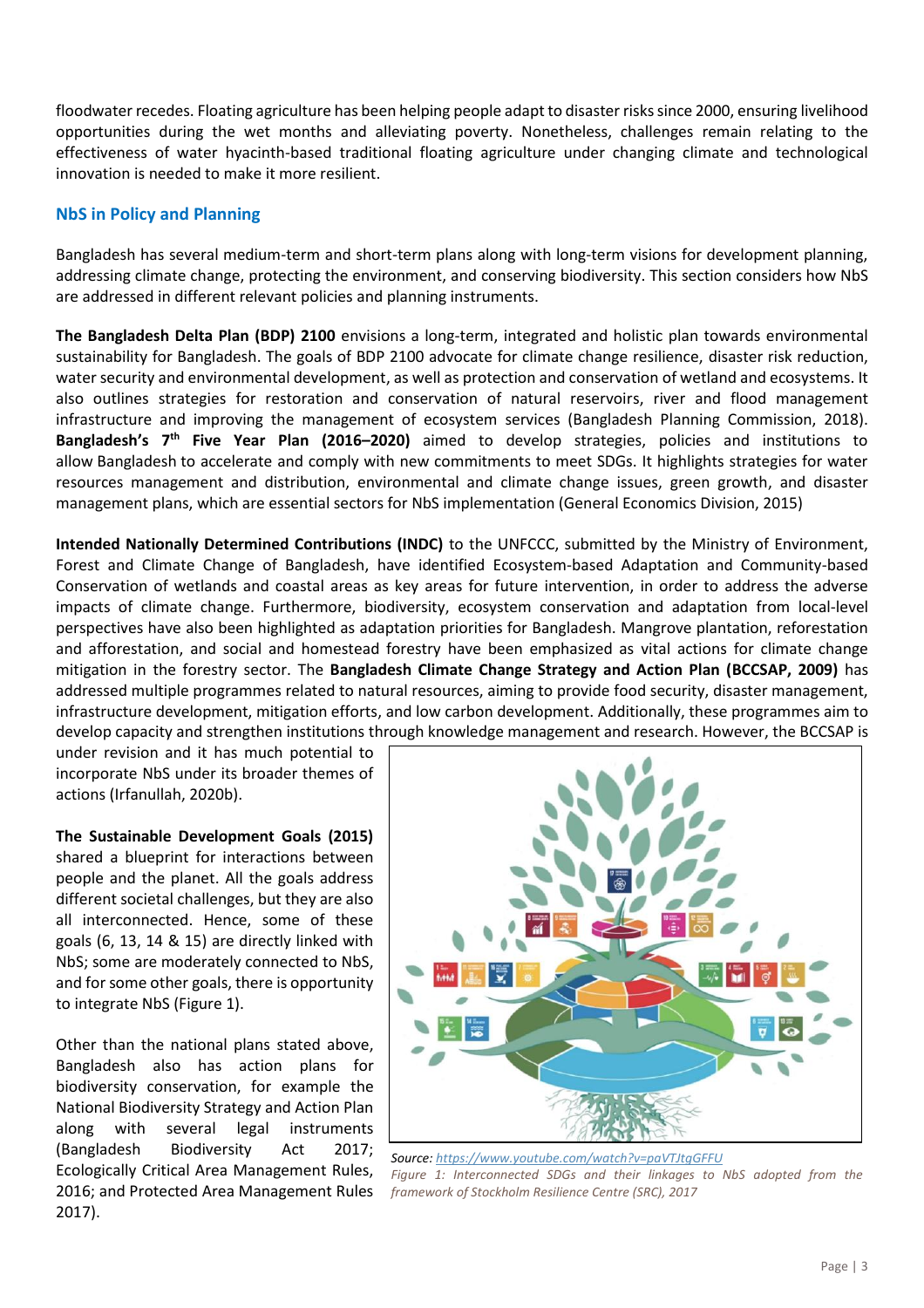# **Knowledge status on NbS**

When examining the state of knowledge of NbS in Bangladesh, we find that there is a low level of knowledge, meaning the practices, interventions, and case studies are often poorly documented. Looking at a global scale, the [Nature](https://www.naturebasedsolutionsinitiative.org/)[based Solutions Initiative \(NbSI\),](https://www.naturebasedsolutionsinitiative.org/) based at the University of Oxford, is an interdisciplinary programme of research, policy advice and practice. The online portal maps the linkages between NbS and climate change adaptation, and was developed using a systematic review of the peer-reviewed publications. This resource highlights the importance of NbS to mitigation and adapting to climate change and has impacted global policy. If we search this resource with Bangladesh, only two papers appear in the list. Hence, on a national level, ICCCAD and NBSI have launched th[e Nature](http://www.nbsbangladesh.info/)[based Solutions \(NbS\) Bangladesh portal](http://www.nbsbangladesh.info/) on the International Day for Biological Diversity (22 May 2020) to collate the evidence of the effectiveness of NbS projects from across Bangladesh. It is an effort to bring together the community of researchers, practitioners, and policy makers to gather the best possible evidence.

Bangladesh also has a portal called [Gobeshona](http://gobeshona.net/#sthash.FpKqLols.dpbs) where more than 2,500 publications on climate change have been uploaded. Additionally, a yearly international conference is held in January, gathering a diverse range of researchers and practitioners. In the 7<sup>th</sup> Gobeshona International Conference, to be held in January 2021, NbS will be a major theme to collate information and gather knowledge across multiple levels and various sectors in Bangladesh. ICCCAD has also begun to establish an NbS Bangladesh Network with relevant stakeholders to advocate for and sustain these NbS initiatives in the long run. Hence, it is evident that there are several scopes to enhance the knowledge generation on NbS in Bangladesh, and thus it is important to work collaboratively across sectors and with a variety of stakeholders.

# **Key Challenges to scaling up NbS in Bangladesh**

This section highlights the key challenges to scaling up NbS interventions in Bangladesh. From the above discussions, it is highlighted that several NbS initiatives have been taken across practice level, policy level and knowledge generation, but mostly in a scattered and non-coordinated manner. Some of the major challenges are discussed below.

## *Practicing and Financing NbS*

Scaling-up NbS faces several challenges with regards to the project design, planning and implementation. These include institutionalisation of projects where planning should be built-in and a lack of understanding of short-term and long-term trade-offs and benefits. Furthermore, in many projects, there is a lack of information for the local communities about long-term planning (stewardship of nature) and there is an absence of project intervention at the household level. With these issues, project longevity and sustainability can be a concern, as we can often see a lack of willingness of the stakeholders to think beyond the project period, and there can be a lack of imposition of land rights and therefore, the "tragedy of the commons" can occur. With the low level of investment available, there remain challenges to upscaling the NbS and covering wider areas. Though climate change poses a great risk to human wellbeing and the global economy, less than 5% of climate finance goes towards dealing with climate impacts, and less than 1% goes to coastal protection, infrastructure and disaster risk management, including NbS (Seddon et al., 2020). For the practitioners and the local communities, the lack of financial incentives act as a barrier to the implementation and ongoing monitoring of NbS.

#### *Governing NbS*

NbS require multiple actions by different levels of stakeholders over broad ecosystems, so breakdown in the cooperation and collaboration between these stakeholders can lead to conflict. Without strong legislative framework, law and enforcement, local stewardship of the lands, and proper institutional planning, it is very difficult to carry forward the actions when conflicts arise. There is also an absence of proper Private-Public Partnership, community participation with gender and social inclusions, stable political economy, and policy makers' awareness regarding the benefits of NbS. These issues make it hard to scale up NbS to a country-wide level.

#### *Understanding NbS and Measuring Effectiveness*

There have been knowledge gaps among stakeholders. Unplanned and grey infrastructures, along with narrow projects which have focused on specific species, often destroy natural ecosystems and the biodiversity they contain. In Bangladesh, data accessibility and availability have always been as issue. Low quality data, biased data and poorly maintained data, along with lack of incentive, awards or rewards for the experts to create publications act as a hindrance to the overall planning and implementation of NbS projects. Without a set of indicators to govern the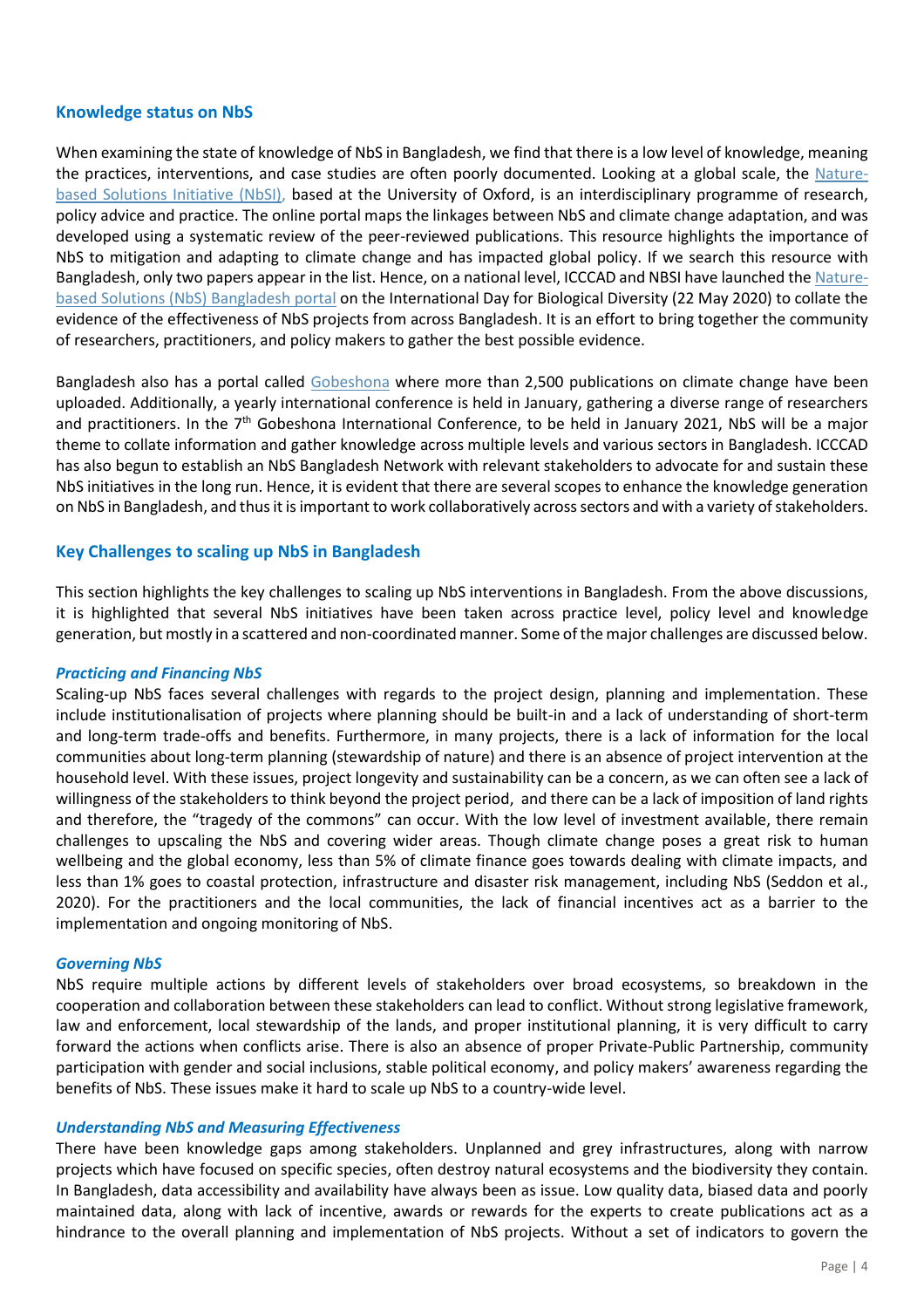network of actors and integrating lessons learned from the past projects, it is not possible to evaluate the effectiveness of NbS, which will delay the upscaling of NbS.

#### **Next steps**

If we summarize the overall practice, policy and knowledge areas in Bangladesh, we can map the issues and challenges, as shown in Figure 2. Thus, we need better monitoring and evaluations to measure the effectiveness of NbS, better governance and accountability to implement NbS actions and we need to generate a strong evidence base to promote NbS.



*Figure 2: Proposed roadmap for NbS in Bangladesh*

- Practitioners need to **scale-up monitoring and evaluation** of NbS projects through dialogues on what makes NbS effective in benefiting nature and society. This can be possible by collaborating with communities to embed the local knowledge in the design and implementation phases. In addition, **knowledge exchange** can help practitioners to avoid duplication, to identify the targets and to know the best available evidence.
- There is opportunity to **integrate NbS in different planning and policy documents** of the country to promote NbS implementation. There is scope to integrate NbS into the adaptation and mitigation interventions of NDC Bangladesh. The 8<sup>th</sup> Five Year Plan also has the opportunity to accelerate nature-based development strategies for environment, biodiversity, urban areas, and water resource management. Adopting NbS within the BDP 2100 would promote sustainable infrastructure, protecting water bodies, biodiversity hotspots and saving Bangladesh from the rising trend of natural hazards. We also need to **assist further research programmes** and develop initiatives to promote NbS for the overarching adaptation and mitigation plans of the upcoming revised BCCSAP. Although several of the SDGs highlight the need to protect environment and biodiversity, there is further scope to **advocate for NbS integration into the SDGs** at a global level. Adapting NbS terminology as a priority action among relevant policies would promote the pathway NbS implementation through a range of national and local projects.
- As financial instruments are crucial for sustainably implementing NbS, there is an immense need to **explore investment mechanisms** as well to enhance resilience, considering the limited access to finance for applying and scaling up NbS in Bangladesh (Roe, 2019). It is always important to analyze how much investment is required, and other benefits can be offered to encourage people to protect nature alongside development activities. Also, the **public-private partnerships** can be explored for accessing financial assistance to promote NbS. Thus, we need strong institutional and planning structure to ensure benefits across different ecosystems.
- **More evidence-based research** including policy and the community's perception is required to evaluate how different ecosystem-based interventions can be applied as NbS. Thus, it is crucial to address the social, economic